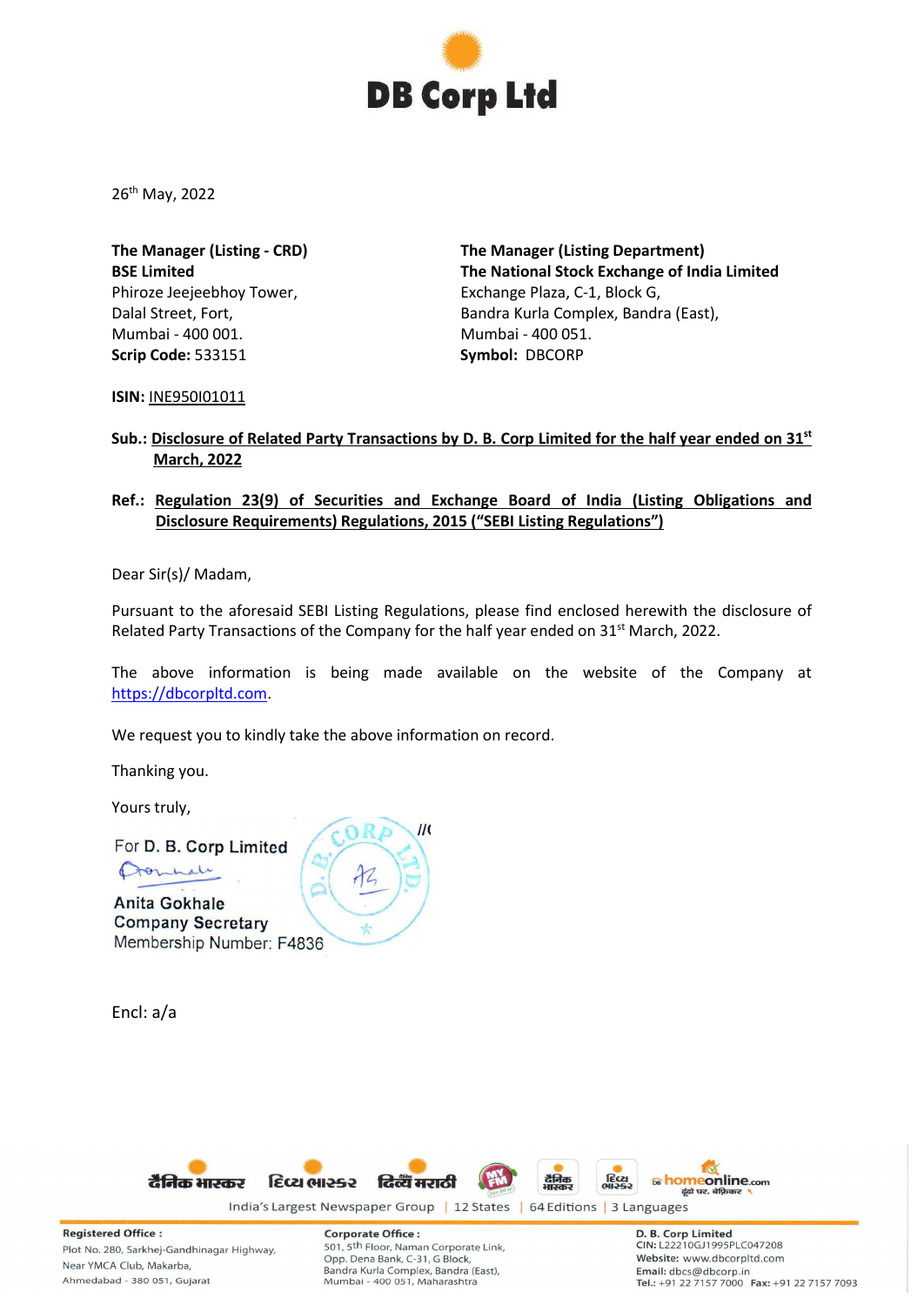## D B Corp Limited

Disclosure of Related Parties for the period from Oct 2021 to March 2022 (Rs. in millions) (Rs. in millions)

|                |                                                                                      |     | Additional disclosure of related party transactions - applicable only in case the related party transaction relates to loans, inter-<br>corporate deposits, advances or investments made or given by the listed entity/subsidiary. These details need to be disclosed<br>only once, during the reporting period when such transaction was undertaken. |                             |                                                                                          |                                                        |                                                                                |                                                |                                                                             |                             |                                                                                                                                     |                                                                         |                          |                                                                                     |                          |        |                       |                                                                                                                                        |
|----------------|--------------------------------------------------------------------------------------|-----|-------------------------------------------------------------------------------------------------------------------------------------------------------------------------------------------------------------------------------------------------------------------------------------------------------------------------------------------------------|-----------------------------|------------------------------------------------------------------------------------------|--------------------------------------------------------|--------------------------------------------------------------------------------|------------------------------------------------|-----------------------------------------------------------------------------|-----------------------------|-------------------------------------------------------------------------------------------------------------------------------------|-------------------------------------------------------------------------|--------------------------|-------------------------------------------------------------------------------------|--------------------------|--------|-----------------------|----------------------------------------------------------------------------------------------------------------------------------------|
| Sr. No.        | Details of the party (Listed<br>entity/ Subsidiary) entering into<br>the transaction |     |                                                                                                                                                                                                                                                                                                                                                       | Details of the counterparty |                                                                                          |                                                        | Value of<br>the<br>related<br>party                                            | Value of<br>transact                           | In case monies are due<br>to either party as a result<br>of the transaction |                             | In case any financial<br>indebtedness is incurred to make<br>or give loans, inter-corporate<br>deposits, advances or<br>investments | Details of the loans, inter-corporate deposits, advances or investments |                          |                                                                                     |                          |        |                       |                                                                                                                                        |
|                | Name                                                                                 | PAN | Name                                                                                                                                                                                                                                                                                                                                                  | PAN                         | Relationship<br>of the<br>counterparty<br>with the listed<br>entity or its<br>subsidiary | Type of related<br>party transaction                   | transactio<br>n<br>as<br>approved<br>by the<br>audit<br>committe<br>$\epsilon$ | on<br>during<br>the<br>reportin<br>g<br>period | Opening<br>balance as<br> on<br>01.04.2021 31.03.2022                       | Closing<br>balance as<br>on | Nature of<br>indebtedne<br>SS<br>(loan/<br>issuance of<br>debt/ any<br>other etc.)                                                  | Cost                                                                    | Tenure                   | Nature<br>(loan/<br>advance<br>inter<br>corporat<br>e<br>deposit/<br>investme<br>nt | Interest<br>Rate<br>(% ) | Tenure | Secured/<br>unsecured | Purpose for which the funds will be utilised by<br>the ultimate<br>recipient of funds (end usage)                                      |
|                |                                                                                      |     |                                                                                                                                                                                                                                                                                                                                                       |                             |                                                                                          | Leases                                                 | 0.30                                                                           | 0.06                                           | $\sim$                                                                      | $\sim$                      | $\sim$                                                                                                                              |                                                                         |                          |                                                                                     |                          |        | $\sim$                |                                                                                                                                        |
| $\mathbf{1}$   | D B Corp Limited                                                                     |     | Bhaskar<br>Infrastructure<br>Private Limited                                                                                                                                                                                                                                                                                                          |                             | Promoters<br>Group                                                                       | Security Deposit<br>given for leased<br>properties     | $\sim$                                                                         |                                                | 0.80                                                                        | 0.80                        | $\overline{\phantom{a}}$                                                                                                            |                                                                         | $\overline{\phantom{a}}$ | $\sim$                                                                              | $\sim$                   | $\sim$ | $\sim$                |                                                                                                                                        |
|                |                                                                                      |     |                                                                                                                                                                                                                                                                                                                                                       |                             |                                                                                          | Purchase of goods<br>and services                      | 160.00                                                                         | 88.73                                          | 82.21                                                                       | $-1.25$                     | $\sim$                                                                                                                              |                                                                         |                          |                                                                                     | $\overline{\phantom{a}}$ |        | $\sim$                |                                                                                                                                        |
|                |                                                                                      |     |                                                                                                                                                                                                                                                                                                                                                       |                             |                                                                                          | Sale of goods and<br>services                          | 120.00                                                                         | 12.06                                          | $\sim$                                                                      | $\sim$                      | ÷                                                                                                                                   |                                                                         |                          |                                                                                     |                          |        | $\sim$                |                                                                                                                                        |
|                |                                                                                      |     |                                                                                                                                                                                                                                                                                                                                                       |                             |                                                                                          | Sale of fixed<br>assets                                | 25.00                                                                          | 0.23                                           | $\sim$                                                                      |                             | ÷                                                                                                                                   |                                                                         |                          |                                                                                     |                          |        | $\sim$                |                                                                                                                                        |
|                |                                                                                      |     |                                                                                                                                                                                                                                                                                                                                                       |                             |                                                                                          | Rendering of<br>services                               | 10.00                                                                          | 0.86                                           | $\sim$                                                                      |                             | $\sim$                                                                                                                              |                                                                         |                          |                                                                                     |                          |        | $\sim$                |                                                                                                                                        |
|                |                                                                                      |     | Bhaskar                                                                                                                                                                                                                                                                                                                                               |                             |                                                                                          | Leases                                                 | 5.00                                                                           | 1.50                                           | $\sim$                                                                      | $\sim$                      | $\sim$                                                                                                                              | $\sim$                                                                  | $\sim$                   | $\sim$                                                                              | $\sim$                   | $\sim$ | $\sim$                |                                                                                                                                        |
| $\overline{2}$ | D B Corp Limited                                                                     |     | Publications &<br>Allied Industries<br>Private Limited                                                                                                                                                                                                                                                                                                |                             | Promoters/dire<br>ctors                                                                  | <b>Business Deposit</b><br>/ Advance for FY<br>2022-23 | 140.00                                                                         | 140.00                                         | $\sim$                                                                      | 140.00                      | $\overline{a}$                                                                                                                      |                                                                         |                          | <b>Business</b><br>Deposit / Nil<br>Advance                                         |                          | 1 year | Unsecured             | Advance / deposit will be adjusted against the<br>outstanding of DBCL during the year and balance if<br>any will be refunded by BPAIPL |
|                |                                                                                      |     |                                                                                                                                                                                                                                                                                                                                                       |                             |                                                                                          | Security Deposits<br>Received                          | $\sim$                                                                         | $\overline{a}$                                 | $-10.00$                                                                    | $-10.00$                    | $\sim$                                                                                                                              | $\sim$                                                                  | $\overline{\phantom{a}}$ | $\sim$                                                                              | $\overline{\phantom{a}}$ | $\sim$ | $\omega$              |                                                                                                                                        |
|                |                                                                                      |     |                                                                                                                                                                                                                                                                                                                                                       |                             |                                                                                          | Reimbursement of<br><b>Expenses</b>                    | 250.00                                                                         | 9.18                                           | $\sim$                                                                      | $\sim$                      | $\sim$                                                                                                                              | $\overline{\phantom{a}}$                                                | $\sim$                   | $\sim$                                                                              | $\sim$                   | $\sim$ | $\sim$                |                                                                                                                                        |
|                |                                                                                      |     |                                                                                                                                                                                                                                                                                                                                                       |                             |                                                                                          | Dividend paid                                          |                                                                                | 9.05                                           | $\sim$                                                                      | $\sim$                      | $\sim$                                                                                                                              | $\sim$                                                                  | $\sim$                   | $\sim$                                                                              | $\sim$                   |        | $\sim$                |                                                                                                                                        |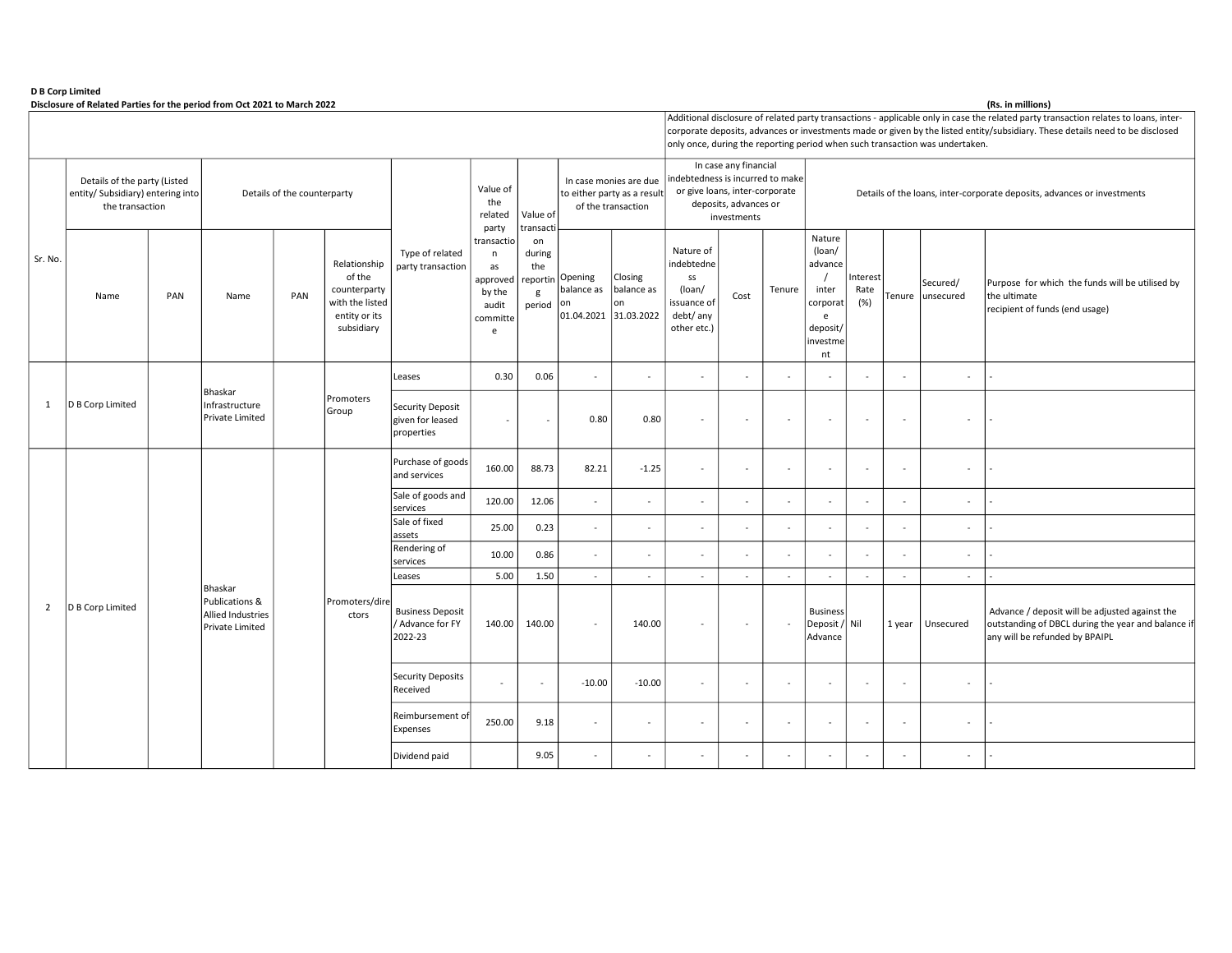|                         | D B Corp Limited |  | D B Infomedia<br>Private Limited                |  | Subsidiary<br>Company | Interest income                | 0.20   | 0.10                     | $\sim$   | $\sim$  | $\sim$         | $\sim$                   | $\omega$                 | $\omega$       | $\omega$ | $\sim$                   | $\sim$ |                          |
|-------------------------|------------------|--|-------------------------------------------------|--|-----------------------|--------------------------------|--------|--------------------------|----------|---------|----------------|--------------------------|--------------------------|----------------|----------|--------------------------|--------|--------------------------|
| $\overline{\mathbf{3}}$ |                  |  |                                                 |  |                       | Loan Given                     | $\sim$ | $\sim$                   | 3.51     | 3.69    | $\sim$         | $\sim$                   | $\sim$                   | $\sim$         | $\sim$   | $\sim$                   | $\sim$ |                          |
|                         |                  |  |                                                 |  |                       | Receivable<br>Balances         | $\sim$ | $\overline{\phantom{a}}$ | 1.43     | 1.63    | $\sim$         | $\sim$                   | $\sim$                   | $\sim$         | $\sim$   | $\overline{\phantom{a}}$ | $\sim$ |                          |
|                         |                  |  |                                                 |  |                       | Reimbursement of<br>Expenses   | 10.00  | 0.02                     | $\sim$   | $\sim$  | $\sim$         | $\overline{\phantom{a}}$ | $\sim$                   | $\sim$         | $\sim$   | $\blacksquare$           | $\sim$ |                          |
|                         |                  |  |                                                 |  | Promoters<br>Group    | Purchase of fixed<br>assets    | 30.00  | 9.17                     | $\sim$   | $\sim$  | $\sim$         | $\sim$                   | $\sim$                   | $\sim$         | $\sim$   | $\sim$                   | $\sim$ |                          |
|                         |                  |  |                                                 |  |                       | Sale of investment<br>property |        | 18.97                    | $\sim$   | $\sim$  | $\sim$         | $\overline{\phantom{a}}$ | $\overline{\phantom{a}}$ | $\sim$         | $\sim$   | $\omega$                 | $\sim$ |                          |
| $\overline{4}$          | D B Corp Limited |  | DB<br>Infrastructures<br>Private Limited        |  |                       | Advance against<br>properties  | $\sim$ | $\overline{\phantom{a}}$ | 8.91     | $\sim$  | $\blacksquare$ | $\sim$                   | $\sim$                   | $\sim$         | $\sim$   | $\sim$                   | $\sim$ |                          |
|                         |                  |  |                                                 |  |                       | Receivable<br>balances         | $\sim$ | $\sim$                   | 0.77     | 18.95   | $\sim$         | $\sim$                   | $\sim$                   | $\sim$         | $\sim$   | $\blacksquare$           | $\sim$ |                          |
|                         |                  |  |                                                 |  |                       | Payable balances               | $\sim$ | $\overline{\phantom{a}}$ | $\omega$ | $-0.08$ | $\omega$       | $\sim$                   | $\sim$                   | $\omega$       | $\sim$   | $\sim$                   | $\sim$ |                          |
|                         |                  |  |                                                 |  |                       | Rendering of<br>services       | 100.00 | 0.30                     | $\sim$   | $\sim$  | $\sim$         |                          | $\sim$                   | $\blacksquare$ | $\sim$   | $\sim$                   | $\sim$ |                          |
|                         | D B Corp Limited |  | D B Malls<br>Private Limited                    |  | Promoters<br>Group    | Rendering of<br>services       | 50.00  | 0.06                     | $\sim$   | $\sim$  | $\blacksquare$ | $\sim$                   | $\sim$                   | $\sim$         | $\sim$   | $\sim$                   | $\sim$ |                          |
| 5                       |                  |  |                                                 |  |                       | Receivable<br>Balances         | $\sim$ | $\sim$                   | 0.01     | $\sim$  | $\sim$         | $\sim$                   | $\omega$                 | $\omega$       | $\sim$   | $\blacksquare$           | $\sim$ |                          |
|                         |                  |  |                                                 |  |                       | Reimbursement of<br>Expenses   |        | 0.79                     | $\sim$   | $\sim$  | $\sim$         | $\sim$                   | $\sim$                   | $\sim$         | $\sim$   | $\sim$                   | $\sim$ |                          |
| 6                       | D B Corp Limited |  | DB Consolidated<br>Private Limited              |  | Holding<br>Company    | Dividend paid                  |        | 287.17                   | $\sim$   | $\sim$  | $\sim$         | $\sim$                   | $\sim$                   | $\sim$         | $\sim$   | $\sim$                   | $\sim$ | $\sim$                   |
| $7\overline{ }$         | D B Corp Limited |  | Deligent Hotel<br>Corporation                   |  | Promoter              | Receiving of<br>services       | 80.00  | 1.49                     | $\sim$   | $\sim$  | $\bar{a}$      | $\overline{\phantom{a}}$ | $\sim$                   | $\sim$         | $\sim$   | $\omega$                 | $\sim$ |                          |
|                         |                  |  | Private Limited                                 |  | Group                 | Receivable<br>Balances         | $\sim$ | $\sim$                   | 0.48     | 0.41    | $\sim$         | $\sim$                   | $\sim$                   | $\sim$         | $\sim$   | $\sim$                   | $\sim$ |                          |
| 8                       | D B Corp Limited |  | Diligent Pink City<br>Center Private<br>Limited |  | Promoter<br>Group     | Payable balances               | $\sim$ | $\overline{\phantom{a}}$ | $-0.72$  | $-0.72$ | $\sim$         | $\sim$                   | $\sim$                   | $\sim$         | $\sim$   | $\sim$                   | $\sim$ | $\sim$                   |
| 9                       | D B Corp Limited |  | Divya Dev<br>Developers<br>Private Limited      |  | Promoter<br>Group     | Payable balances               | $\sim$ | $\sim$                   | $-0.26$  | $-0.03$ | $\sim$         |                          |                          |                | $\sim$   | $\sim$                   | $\sim$ | $\overline{\phantom{a}}$ |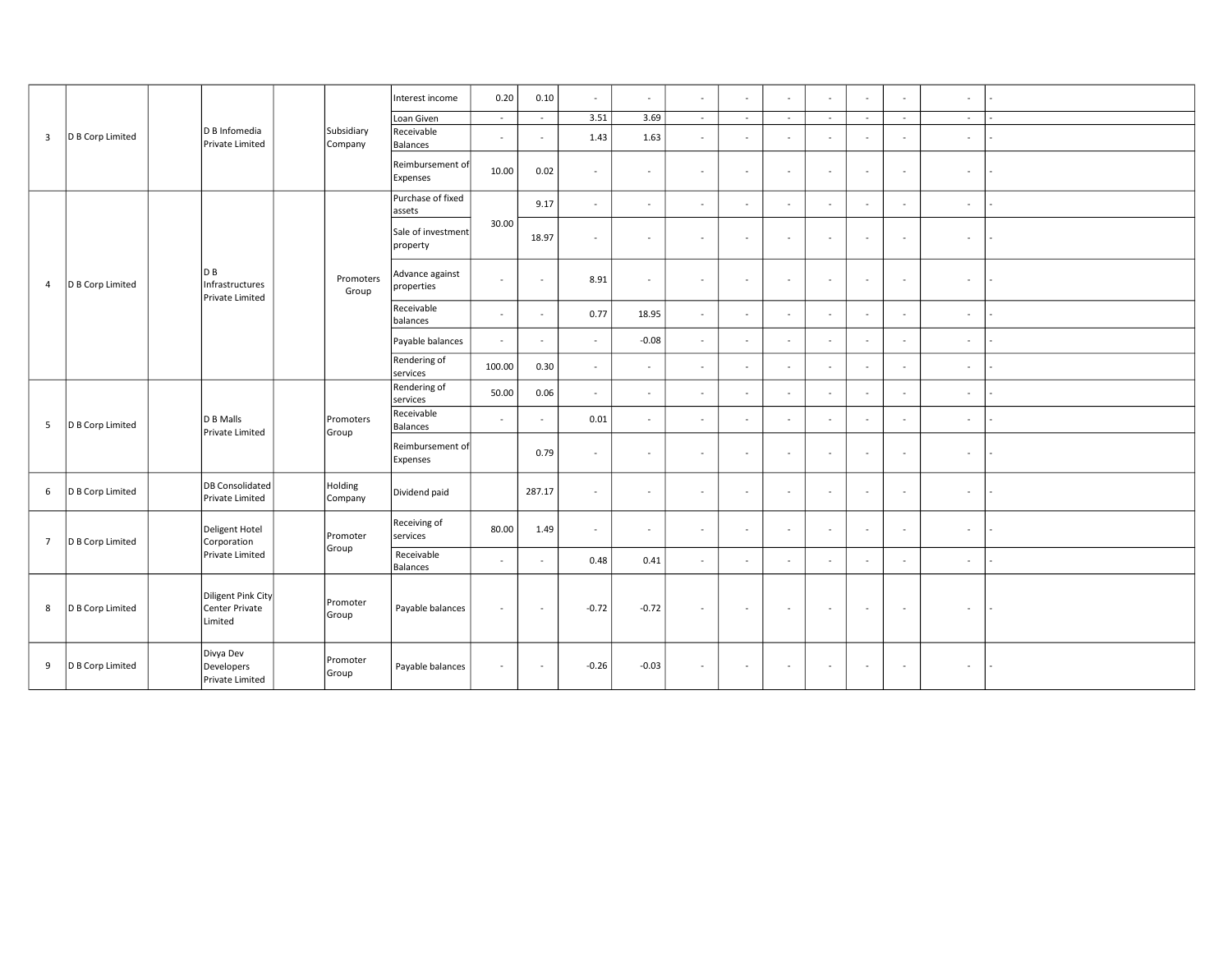|    | D B Corp Limited |  |                                                                    | Promoters<br>Group | Rendering of<br>services                           | 5.00   | 0.15           | $\sim$   | $\sim$ | $\sim$         | $\sim$ | $\sim$                   | $\sim$         | $\sim$                   | $\sim$                   | $\sim$ |        |
|----|------------------|--|--------------------------------------------------------------------|--------------------|----------------------------------------------------|--------|----------------|----------|--------|----------------|--------|--------------------------|----------------|--------------------------|--------------------------|--------|--------|
| 10 |                  |  | Ishan Mall LLP                                                     |                    | Receiving of<br>services                           | 5.00   | 0.17           | $\sim$   | $\sim$ | $\sim$         | $\sim$ | $\sim$                   | $\omega$       | $\sim$                   | $\sim$                   | $\sim$ |        |
|    |                  |  |                                                                    |                    | Receivable<br>Balances                             | $\sim$ | $\sim$         | 0.00     | $\sim$ | $\sim$         | $\sim$ | $\sim$                   | $\sim$         | $\overline{\phantom{a}}$ | $\sim$                   | $\sim$ |        |
| 11 | D B Corp Limited |  | Late Shri<br>Ramesh<br>Chandra<br>Agarwal<br>(nominee)             | Promoters          | Dividend paid                                      |        | 0.30           | $\sim$   | $\sim$ | $\sim$         | $\sim$ | $\sim$                   | $\sim$         | $\sim$                   | $\sim$                   | $\sim$ | $\sim$ |
| 12 | D B Corp Limited |  | Late Smt.<br>Kasturi Devi<br>Agarwal<br>(nominee)                  | Promoters          | Dividend paid                                      |        | 0.30           | $\sim$   | $\sim$ | $\sim$         | $\sim$ | $\sim$                   | $\sim$         | $\sim$                   | $\sim$                   | $\sim$ | $\sim$ |
| 13 | D B Corp Limited |  | Ms. Shubh<br>Agarwal                                               | Promoters          | Dividend paid                                      |        | 0.35           | $\omega$ | $\sim$ | $\sim$         | $\sim$ | $\sim$                   | $\sim$         | $\sim$                   | $\sim$                   | $\sim$ | $\sim$ |
|    |                  |  |                                                                    |                    | Leases                                             | 21.00  | 8.66           | $\omega$ | $\sim$ | $\blacksquare$ | $\sim$ |                          | $\blacksquare$ |                          | $\overline{\phantom{a}}$ | $\sim$ |        |
|    | D B Corp Limited |  | R.C. Printers                                                      | Promoter<br>Group  | Receivable<br>Balances                             | $\sim$ | $\sim$         | 0.01     | $\sim$ | $\sim$         | $\sim$ | $\sim$                   | $\sim$         | $\sim$                   | $\sim$                   | $\sim$ |        |
| 14 |                  |  |                                                                    |                    | Security Deposit<br>given for leased<br>properties | $\sim$ | $\blacksquare$ | 6.39     | 5.90   | $\sim$         | $\sim$ | $\sim$                   | $\sim$         | $\sim$                   | $\sim$                   | $\sim$ | $\sim$ |
|    |                  |  |                                                                    |                    | Reimbursement of<br>Expenses                       |        | 3.07           | $\sim$   | $\sim$ | $\sim$         |        | $\overline{\phantom{a}}$ | $\equiv$       | $\sim$                   | $\blacksquare$           | $\sim$ | $\sim$ |
| 15 | D B Corp Limited |  | Ramesh and<br>Sharda Agarwal<br>Foundation                         | Promoter<br>Group  | Contribution for<br><b>CSR Expenses</b>            | 60.00  | 0.98           | $\sim$   | $\sim$ | $\sim$         | $\sim$ | $\sim$                   | $\sim$         | $\sim$                   | $\sim$                   | $\sim$ | $\sim$ |
| 16 |                  |  | Sharda devi<br>charitable trust<br>(The Sanskaar<br>Valley School) | Promoter<br>Group  | Contribution for<br><b>CSR</b> Expenses            | 90.00  | 15.01          | $\sim$   | $\sim$ | $\sim$         | $\sim$ | $\sim$                   | $\sim$         | $\sim$                   | $\blacksquare$           | $\sim$ | $\sim$ |
|    | D B Corp Limited |  |                                                                    |                    | Rendering of<br>services                           | 10.00  | 5.90           | $\sim$   | $\sim$ | $\sim$         | $\sim$ | $\sim$                   | $\sim$         | $\sim$                   | $\sim$                   | $\sim$ |        |
|    |                  |  |                                                                    |                    | Receivable<br>Balances                             | $\sim$ | ÷              | $\sim$   | 6.09   | $\blacksquare$ | $\sim$ | $\sim$                   | $\sim$         | $\sim$                   | ÷                        | $\sim$ |        |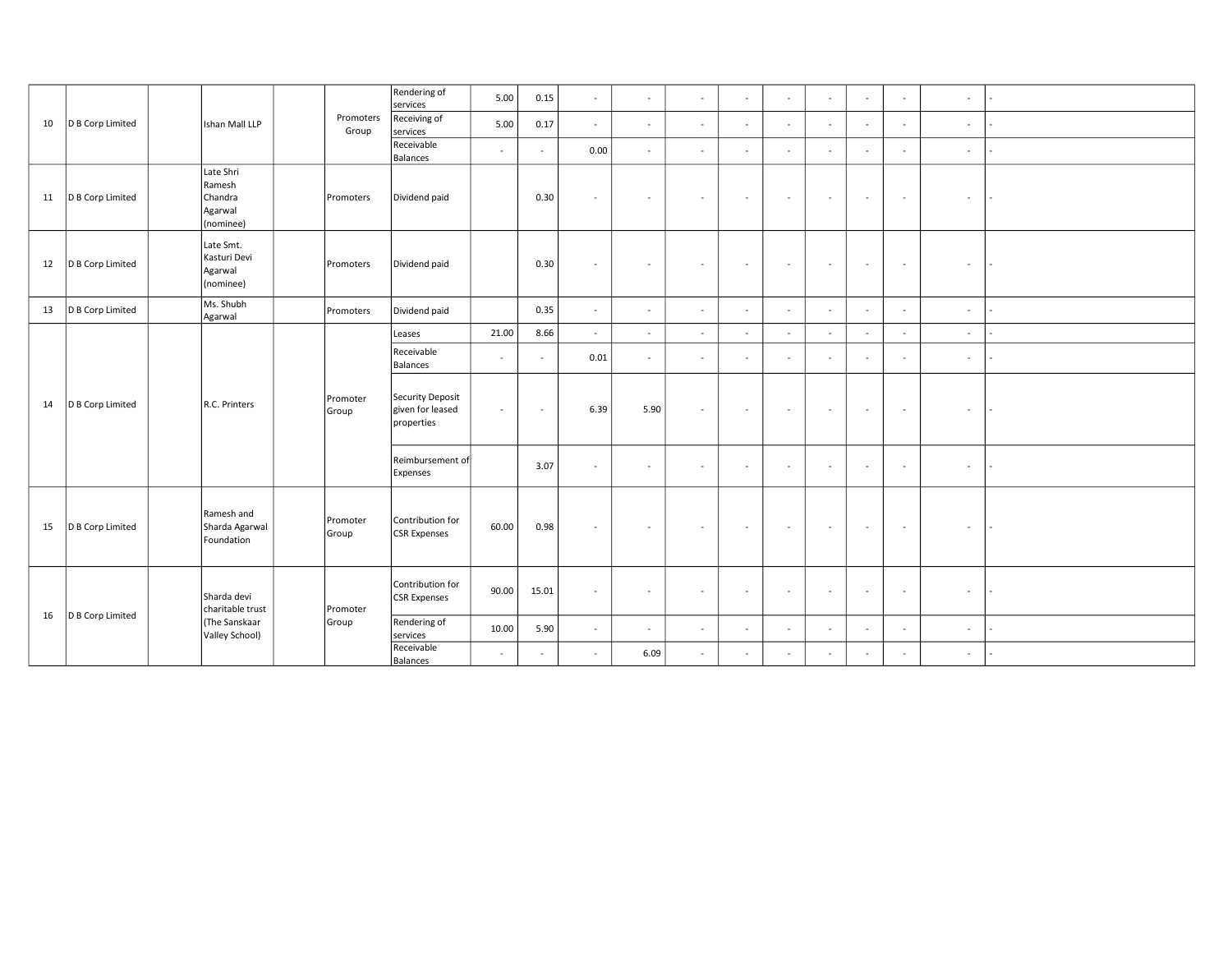|    |                  |  | Writers &<br>Publishers<br>Private Limited |  |                                                       | Purchase of fixed<br>assets                               | 403.50   | 403.40                   | $\omega$                    | $\sim$        |                          |                          |                          | $\sim$         |                     | ÷                        | $\sim$                   |  |
|----|------------------|--|--------------------------------------------|--|-------------------------------------------------------|-----------------------------------------------------------|----------|--------------------------|-----------------------------|---------------|--------------------------|--------------------------|--------------------------|----------------|---------------------|--------------------------|--------------------------|--|
|    |                  |  |                                            |  |                                                       | Rendering of<br>services                                  | 80.00    | 0.05                     | $\omega$                    | $\sim$        | ä,                       |                          |                          | $\mathcal{L}$  |                     |                          | $\omega$                 |  |
|    |                  |  |                                            |  | Promoters/dire<br>ctors                               | Leases                                                    | 102.50   | 41.69                    | $\sim$                      | $\sim$        | $\sim$                   | $\sim$                   | $\sim$                   | $\sim$         | $\sim$              | $\sim$                   | $\sim$                   |  |
|    |                  |  |                                            |  |                                                       | Payable balances                                          | $\sim$   | $\sim$                   | $-0.09$                     | $-0.09$       | $\omega$                 |                          |                          | $\blacksquare$ | $\sim$              | $\overline{\phantom{a}}$ | $\sim$                   |  |
| 17 | D B Corp Limited |  |                                            |  |                                                       | Receivable<br>Balances                                    | $\omega$ | ÷,                       | 5.19                        | 0.48          | $\overline{\phantom{a}}$ |                          |                          | $\omega$       |                     | ä,                       | $\omega$                 |  |
|    |                  |  |                                            |  |                                                       | Advance against<br>properties                             | $\sim$   | L,                       | 251.89                      | $\sim$        | ÷,                       | $\sim$                   | $\overline{\phantom{a}}$ | $\blacksquare$ | $\sim$              | $\blacksquare$           | $\omega$                 |  |
|    |                  |  |                                            |  |                                                       | <b>Security Deposit</b><br>given for leased<br>properties | $\sim$   |                          | 1,498.12                    | 1,498.12      | $\overline{\phantom{a}}$ | $\blacksquare$           | $\overline{\phantom{a}}$ | $\blacksquare$ | $\sim$              | $\overline{\phantom{a}}$ | $\overline{\phantom{a}}$ |  |
| 18 | D B Corp Limited |  | Shri Ashwani<br>Kumar Singhal              |  | Promoter and<br>Non-Executive Sitting Fee<br>Director |                                                           | 0.20     | 0.20                     | $\omega$                    | $\sim$        | $\mathcal{L}$            | $\overline{\phantom{a}}$ | $\sim$                   | $\omega$       | $\sim$              | $\mathcal{L}$            | $\sim$                   |  |
|    |                  |  | Shri Girish                                |  | Promoter and                                          | Dividend paid                                             |          | 23.69                    | $\mathcal{L}_{\mathcal{A}}$ | $\omega$      | $\omega$                 | $\sim$                   | $\overline{\phantom{a}}$ | $\omega$       | $\sim$              | $\omega$                 | $\sim$                   |  |
| 19 | D B Corp Limited |  | Agarwal                                    |  | Non-Executive<br>Director                             | <b>Sitting Fee</b>                                        | 0.07     | 0.07                     | $\sim$                      | $\sim$        | $\sim$                   |                          |                          | $\sim$         | $\sim$              | ÷                        | $\sim$                   |  |
|    |                  |  |                                            |  | Deputy<br>Managing<br>Director                        | Dividend paid                                             |          | 23.69                    | $\omega$                    | $\sim$        | $\omega$                 | $\sim$                   | ÷                        | $\blacksquare$ | $\bar{\phantom{a}}$ | $\overline{\phantom{a}}$ | $\sim$                   |  |
| 20 | D B Corp Limited |  | Shri Pawan<br>Agarwal                      |  |                                                       | Remuneration<br>Paid                                      | 10.00    | 5.00                     | $\omega$                    | $\mathcal{L}$ | ÷,                       |                          | $\overline{\phantom{a}}$ | $\omega$       | ÷,                  | ä,                       | $\sim$                   |  |
|    |                  |  |                                            |  |                                                       | Payable balances                                          | $\sim$   | $\sim$                   | $-0.64$                     | $\sim$        | $\sim$                   |                          | $\overline{\phantom{a}}$ | $\sim$         | $\sim$              | $\sim$                   | $\sim$                   |  |
| 21 | D B Corp Limited |  | Shri Santosh<br>Desai                      |  | Non-Executive<br>Independent<br>Director              | Sitting Fee                                               | 0.20     | 0.20                     | $\sim$                      | $\sim$        | ÷,                       | $\overline{\phantom{a}}$ | $\sim$                   | $\mathcal{L}$  | $\sim$              | $\blacksquare$           | $\sim$                   |  |
|    |                  |  |                                            |  |                                                       | Dividend paid                                             |          | 23.69                    | $\sim$                      | $\sim$        | $\omega$                 |                          |                          | $\omega$       | $\sim$              | ÷.                       | $\sim$                   |  |
|    |                  |  |                                            |  |                                                       | Remuneration<br>Paid                                      | 25.00    | 10.00                    | $\omega$                    | $\sim$        | $\bar{a}$                |                          | $\sim$                   | $\blacksquare$ | $\sim$              | $\blacksquare$           | $\sim$                   |  |
| 22 | D B Corp Limited |  | Shri Sudhir<br>Agarwal                     |  | Managing<br>Director                                  | Payable balances                                          | $\omega$ | ÷,                       | $-0.94$                     | $\omega$      | $\mathbb{Z}$             |                          | ÷,                       | $\omega$       | ÷,                  | ÷.                       | $\omega$                 |  |
|    |                  |  |                                            |  |                                                       | <b>Security Deposit</b><br>given for leased<br>properties | $\sim$   | $\overline{\phantom{a}}$ | 0.15                        | $\sim$        | $\blacksquare$           |                          | $\overline{\phantom{a}}$ | $\blacksquare$ | $\sim$              | $\blacksquare$           | $\sim$                   |  |
| 23 | D B Corp Limited |  | Smt. Anupriya<br>Acharya                   |  | Non-Executive<br>Independent<br>Director              | Sitting Fee                                               | 0.19     | 0.19                     | $\sim$                      | $\sim$        | $\sim$                   |                          | $\sim$                   | $\sim$         | $\sim$              | ÷                        | $\sim$                   |  |
| 24 | D B Corp Limited |  | Smt. Bhawna<br>Agarwal                     |  | Promoter                                              | Dividend paid                                             |          | 0.80                     | $\sim$                      | $\sim$        | $\bar{a}$                | $\sim$                   | $\sim$                   | $\sim$         | $\sim$              | $\mathcal{L}$            | $\sim$                   |  |
| 25 | D B Corp Limited |  | Smt. Jyoti<br>Agarwal                      |  | Promoter                                              | Dividend paid                                             |          | 2.63                     | $\mathcal{L}_{\mathcal{A}}$ | $\sim$        | $\blacksquare$           | $\sim$                   | $\sim$                   | $\omega$       | $\sim$              | $\omega$                 | $\sim$                   |  |
| 26 | D B Corp Limited |  | Smt. Namita<br>Agarwal                     |  | Promoter                                              | Dividend paid                                             |          | 2.63                     | $\sim$                      | $\sim$        | $\sim$                   |                          | $\sim$                   | $\sim$         | ÷.                  | ÷                        | $\sim$                   |  |